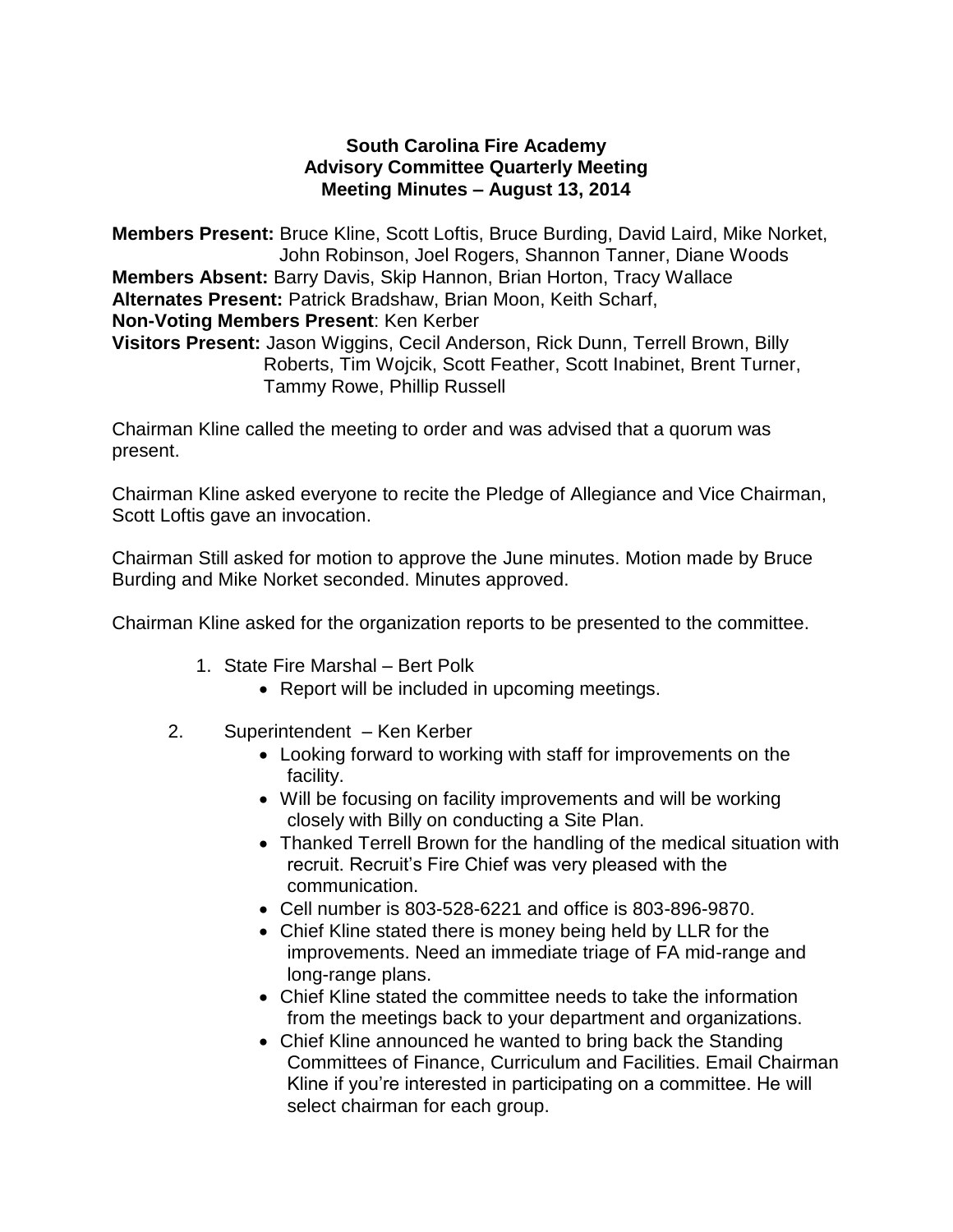Resident Training – Terrell Brown

- Resident Training report was distributed and discussed.
- Recruit class has increased from 25 30 students to assist with meeting the Fire Department needs.
- Purchased 25 sets of bunker gear. Next year will purchase 15-20 sets. Working on purchasing 80 air packs through grant. Chief Kerber will be working on a replacement plan.

Regional Training – Phillip Russell

- Jason Wiggins with Lizard's Thicket reported they have received an emergency contract for the cafeteria. Meal fees will be \$6 for breakfast and \$7 for lunch.
- Nick from Lizard's Thicket is onsite daily to run the cafeteria. In the process of hiring a Hospitality Manager for the cafeteria.
- Presented and discussed Annual Report.
- In process of hiring Region 2 and 6 coordinators.
- Cindy Brazell and Debra Lebar have moved over the Fire Marshal's Office and Sherri Bush is the interim supervisor of the Administrative staff.
- Chief Kline talked about the prospective of region changes. Phillip report it is being looked out.
- Work is constantly being done on the FA Database and Fire Portal.

Facilities – Billy Roberts

- Need your help with keeping building/grounds maintained. Suppose to have 10 inmates and may have 3 inmates on a daily basis.
- Chief Kline reported his priority of this year is to form a facilities committee.
- New hot water system has been installed in the dorms.

Instructional Design - Rick Dunn

- Presented and discussed section report.
- Application sent to IFSAC and waiting on reply for site visit. Once we have IFSAC we will apply for PROBOARD.
- If student is currently in a program starting July 1 the new retesting policy will apply. Courses prior to July 1 will not apply under new policy.

### **Old Business**

None at this time.

### **New Business**

None at this time.